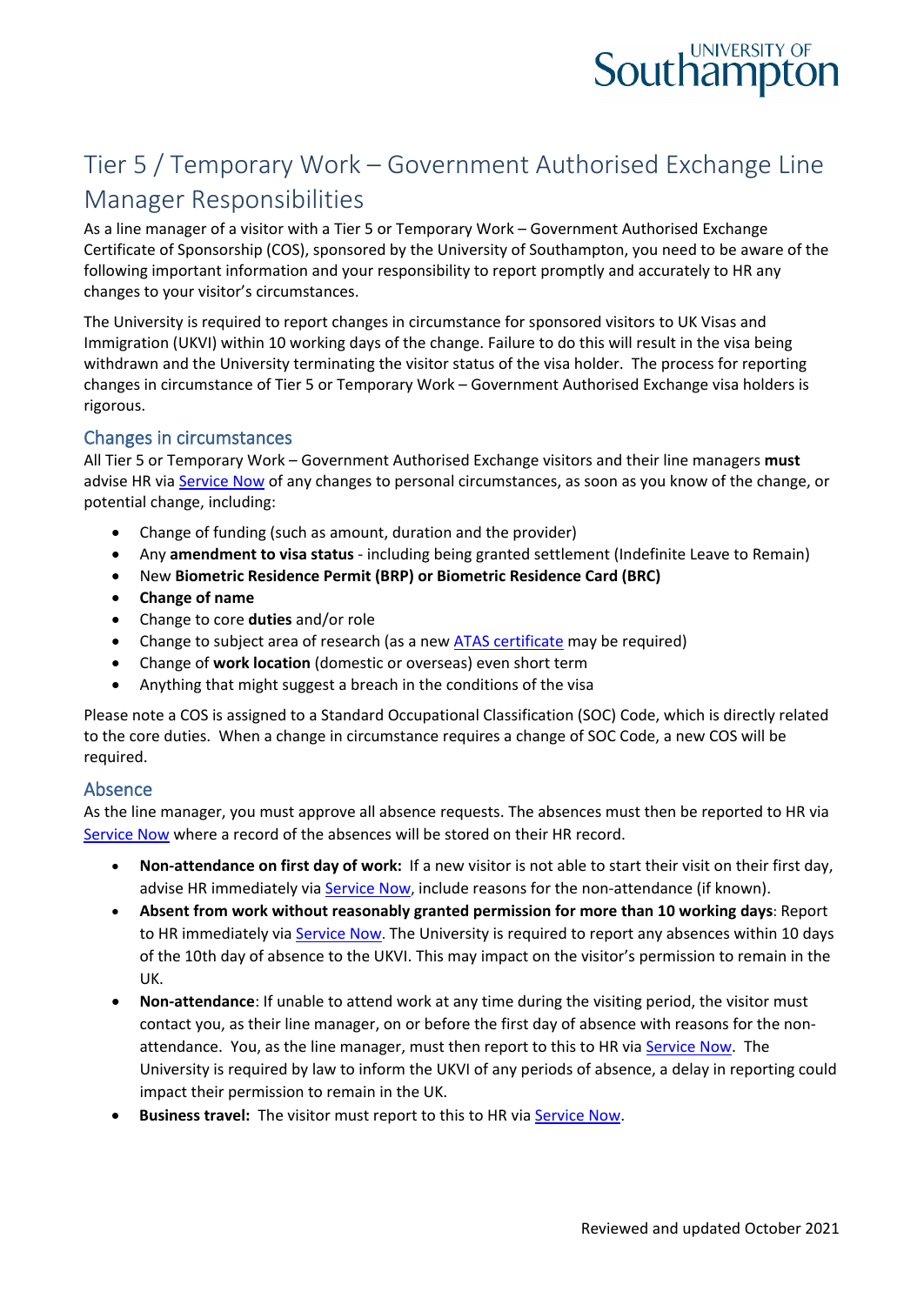# Extension to Visiting status

- The maximum time a Temporary Work Government Authorised Exchange visa can be held for is 2 years.
- You must inform HR of extension details via [Service Now 'Guest \(Visitor\)](https://sotonproduction.service-now.com/serviceportal?id=sc_cat_item&sys_id=8858a6854f3e0f00f53f36e18110c72e&sysparm_category=47cb8195dba56340f91c8c994b96193d) Extension Request' form as soon as possible and at least four weeks prior to the contract expiry date. This timeline is essential to ensure the visa extension and continuity of visiting status can be achieved.
- Costs paid by the University (e.g. COS and Immigration Skills Charge, where applicable) continue to be charged to the relevant School/Department.

## Supplementary Work

Individuals sponsored under the Temporary Work – Government Authorised Exchange route are permitted to undertake 'Supplementary Employment' subject to the following restrictions and checks:

- Limited to 20 hours per week (Monday to Sunday); and
- The work must take place outside of normal working hours for the role which the Certificate of Sponsorship was assigned; and
- The work is within the same profession (occupation code) **and** at the same professional level for the job which the Certificate of Sponsorship was assigned; or is a job listed under the Shortage [Occupation list in England](https://www.gov.uk/government/publications/skilled-worker-visa-shortage-occupations/skilled-worker-visa-shortage-occupations)

#### **A sponsored visitor must not undertake supplementary work with the University until all required additional checks have been made.**

#### Leaving the University

It is important to ensure that HR is informed as soon as possible if the visitor intends to leave the University before the end date stated on the COS. This is so that HR can inform the UKVI within 10 working days of the leave date. To report the leaving details, please report to this to HR via [Service Now.](https://sotonproduction.service-now.com/serviceportal?id=sc_cat_item&sys_id=c562ba80db0097006f3df57eaf9619d3)

#### Personal details

The visitor is responsible for keeping their personal details up-to-date during their visiting status by reporting changes using, [MyHR](https://myhr.soton.ac.uk/dashboard/dashboard-ui/index.html#/landing) dashboard. Prompting the visitor to do so is beneficial to ensure University compliance. The following details must be updated promptly when any change occurs:

- Address
- Telephone number
- Personal email address
- All other contact details

Some changes must also be reported to the Home Office directly by the visitor, details: <https://www.gov.uk/change-circumstances-visa-brp>

#### Need advice?

If you require further information or have any questions, please contact AskHR on 023 8059 7547 or [AskHR@soton.ac.uk](mailto:AskHR@soton.ac.uk)